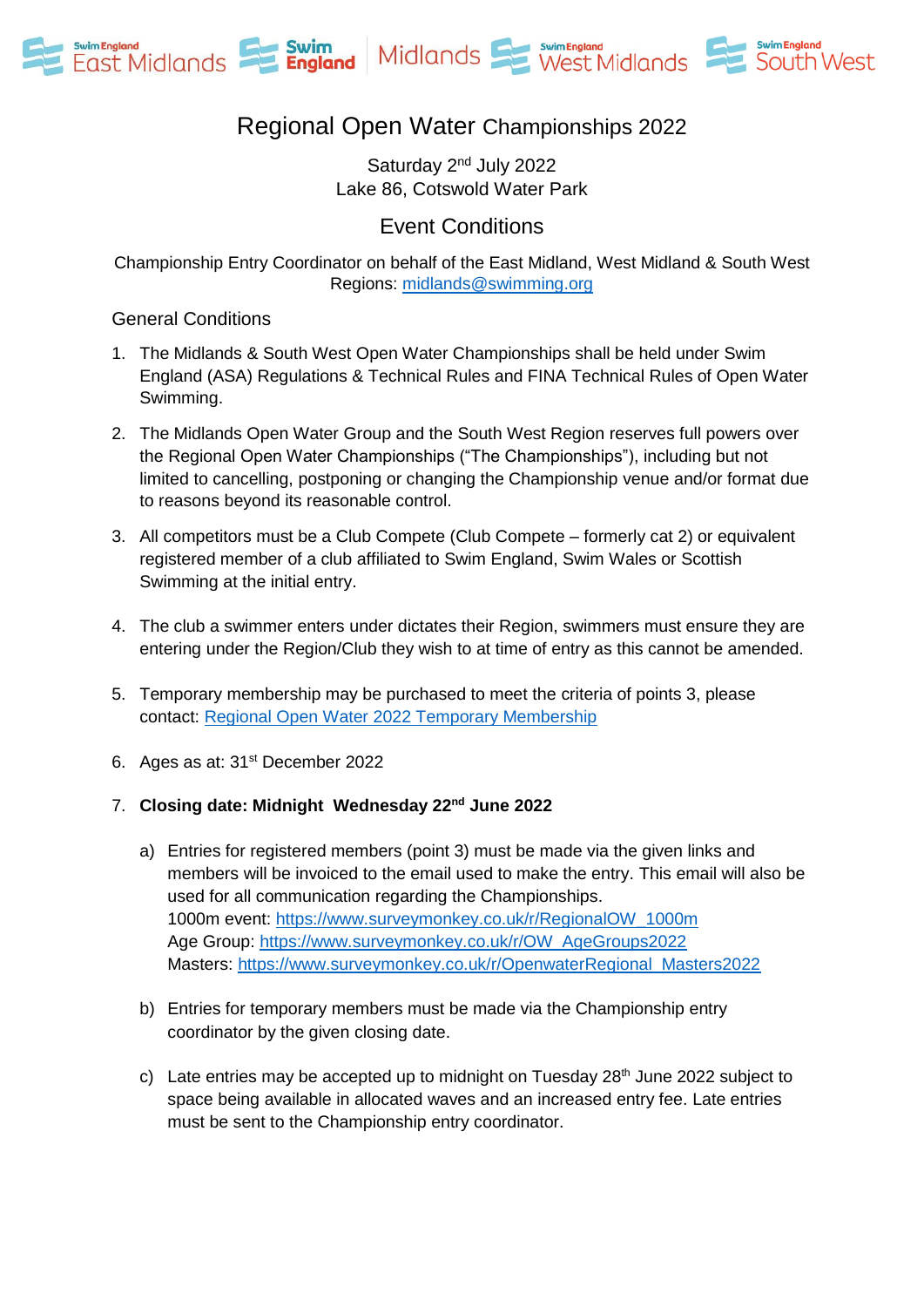



South West

- 9. 2k + entry fee: £25 Late entry fee: £35 1000m event fee: £20 Late entry fee: £30
- 10. Ages, Distances and Awards: Please see the relevant Regions awards document.
- 11. There will be a cut off time limit for all events: 1000m: 30 mins 2km: 45 mins 3km: 1hr 05 mins 5km: 1hr 45 mins
- 12. The proposed order in which events will be swum will be:
	- a) 5k
	- b) 1000m
	- c) 2k
	- d) 3k

The timing for registration and events will be circulated following the closure of the event. The first event will not start in the water earlier than 8.50am.

13. Briefings for all events will be held online via zoom on Thursday 30<sup>th</sup> June 2022 at 7pm. This briefing must be attended or engaged with by swimmers and can be accessed by parents, coach and team managers.

The recording and information will be available to all following the online session for any swimmers or support members that are unable to attend the online session.

- 14. All swimmers or guardians for under 18 swimmers agree to the event declaration on sign in at the venue and at submission of entry, this will include having watched/read and understood the briefing information.
- 15. All swimmers MUST sign in at the registration area at the given time for their event.
- 16. Failure to complete the sign in and event declaration will result in a no swim.
- 17. Swimmers must have their given number displayed on their back, upper arms and backs of hands. Along with the hat they are given. Numbering of swimmers will be supervised by designated officials, and may be adjusted if needed. Any latex allergies or medical information must be sent to the organiser by the closing date.
- 18. Water Temperature & Swimwear
	- a) Water Temperature 20 degrees or above: Swimming costumes must comply with FINA Open Water Rules.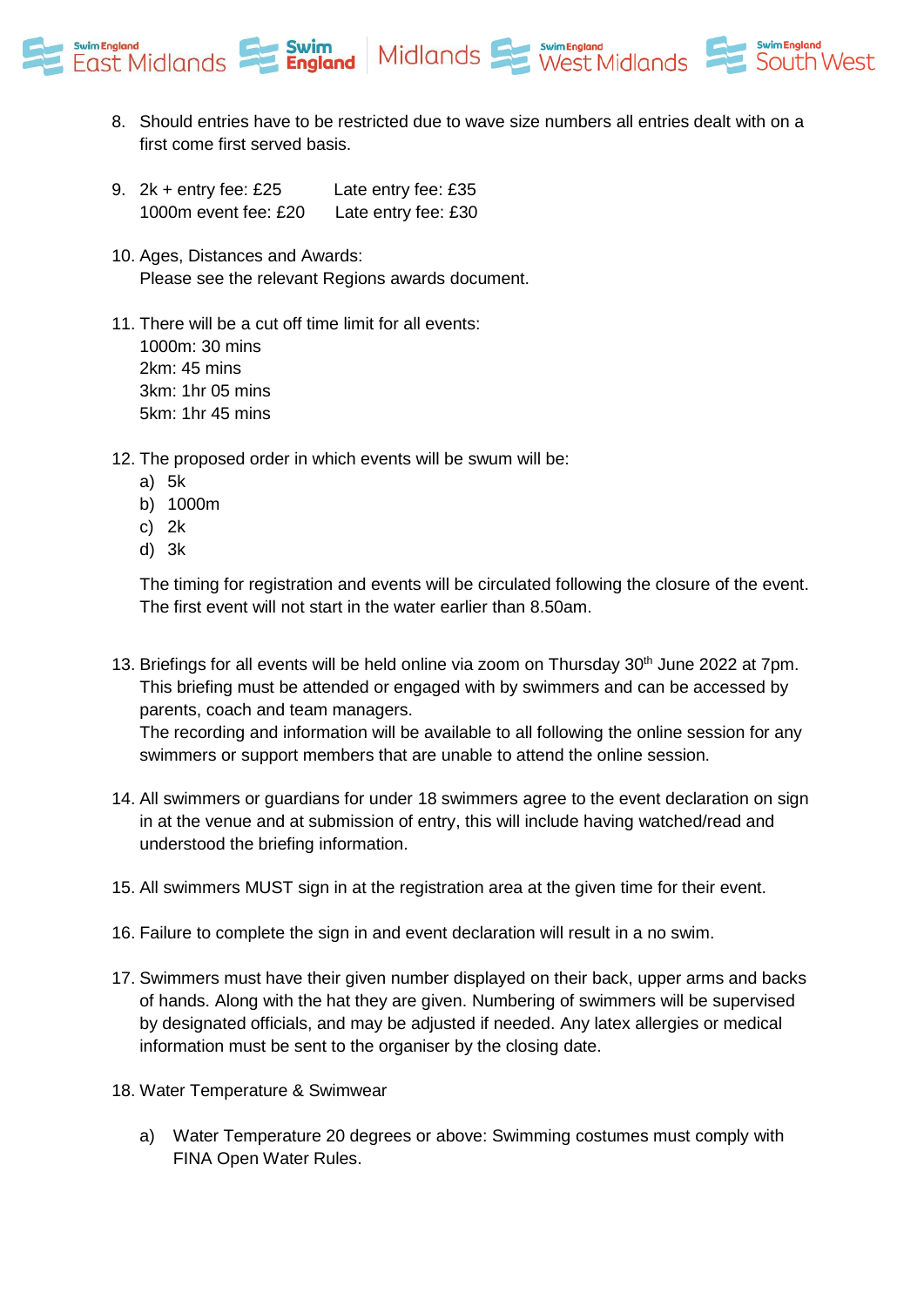

- b) Water Temperature 18-19.9 degrees: Competitors may choose to wear a wetsuit or a swimming costume that complies with FINA Open Water Rules.
- c) Water Temperature 16-17.9 degrees:- Competitors must wear a wetsuit
- d) For the purpose of these conditions, wetsuits are swimsuits made of material providing thermal insulation. Wetsuits for both men and women shall completely cover torso, back, shoulders and knees. They shall not extend beyond the neck, wrists and ankles.
- e) When wetsuits are worn a swimming costume may be worn underneath for modesty. Rash vests may not be worn under wetsuits
- 19. No swimmer shall be permitted to use or wear any device which may be an aid to their speed, endurance or buoyancy. Jewellery and watches are also not permitted to be worn. Goggles, nose clip, earplugs and maximum TWO caps may be worn, the outer cap MUST be the provided numbered latex cap. (If allergic to latex please inform the promoter at time of entry and competition). Only one swimsuit is allowed.
- 20. Swimmers shall be allowed to use grease or equivalent providing these are not deemed in excess, in the opinion of the Chief Referee. It must not be applied prior to being numbered, or when the numbering has not dried.
- 21. Reasonable modifications may be made to the course or the manner in which the Championships and Challenge events are conducted based on the conditions at the time.
- 22. Cancellations:
	- a) If the conditions are deemed to be unsuitable and not safe at the Championships, a decision may be made to cancel, pause or postpone the competition.
	- b) Full refunds of entry fees to the Championships will be offered to all affected swimmers.
	- c) No refunds will be offered, or given, for any other expenses incurred in relation to the Championships.
- 23. Any matters not provided for in these conditions shall be decided by the Midlands Open Water Championship Group and the South West Region.